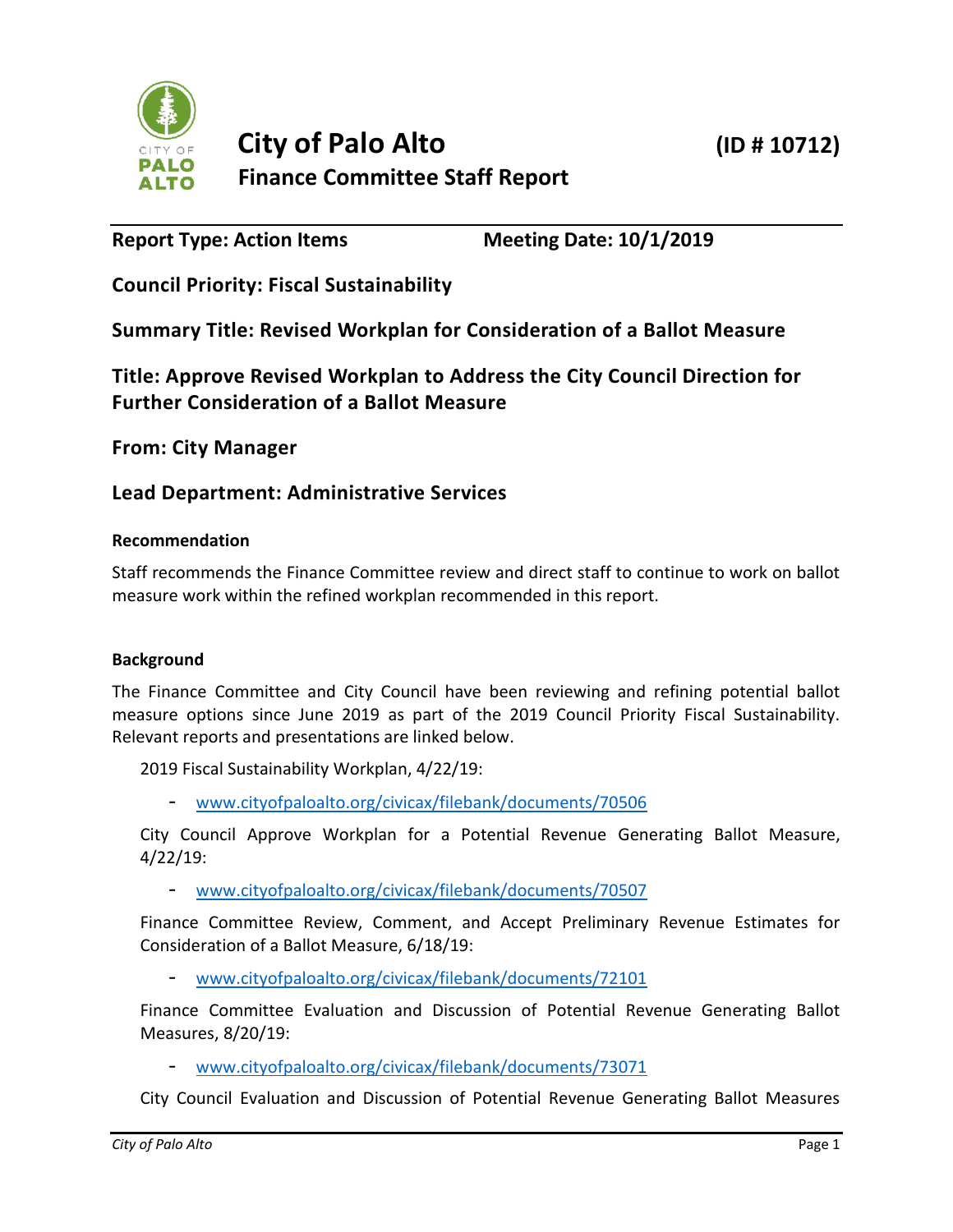and Budget Amendment, 9/16/19:

- [www.cityofpaloalto.org/civicax/filebank/documents/73287](http://www.cityofpaloalto.org/civicax/filebank/documents/73287)

During this process, the Finance Committee serves as the working body to assist in the review of a potential revenue ballot measure for the November 2020 election, reviewing staff and consultant work, and stakeholder feedback. The Finance Committee will make its recommendations for consideration and action by the full seven-member City Council.

Most recently, on September 16, 2019, the City Council provided the following direction to staff (summarized):

Continue work exploring a potential ballot measure with the following focuses:

- a) Consider the following measure types as either a general tax or a special tax measure:
	- general business tax measure focused on head count, payroll, or square footage as the units of measure
	- parcel tax measure focused on square footage as the unit of measure;
- b) Continue further refined analysis on potential exemptions and tiered tax rate structures with the following guidance:
	- maintaining estimated revenue generation between 1 and 10 percent of General Fund revenues,
	- focus on implications regarding retail, restaurants, hospitality, and medical industries, and keeping potential tax structures simple and modern minimizing exemptions;
- c) Discuss next steps including continued stakeholder engagement with multiple business types;
- d) Direct Staff to compile an information sheet on San Francisco's and East Palo Alto's various business taxes;
- e) Develop a round of polling to test the type of taxation, levels of taxation, a phase in period and tiering based on type of business:
	- Test payroll, headcount, and square footage taxes;
- f) Potential revenue proceeds allocations to transportation and/or affordable housing shall be determined at a later date and informed by polling; and
- g) Consider a parcel tax or General Obligation (GO) Bond for unfunded infrastructure projects at a later date.

#### **Discussion**

As outlined above, the City Council provided additional direction to staff to focus future staff work related to a potential ballot. Staff has reviewed Council's direction and has revised workplan for approval.

Through September, the Finance Committee, City Council, and staff have accomplished the tasks set out as part of the original workplan. The table below outlines the revised key decision points for City Council and Finance Committee and notes anticipated staff work to be completed for context over the coming months. The workplan continues to anticipate an iterative approach for the Finance Committee and City Council providing information at a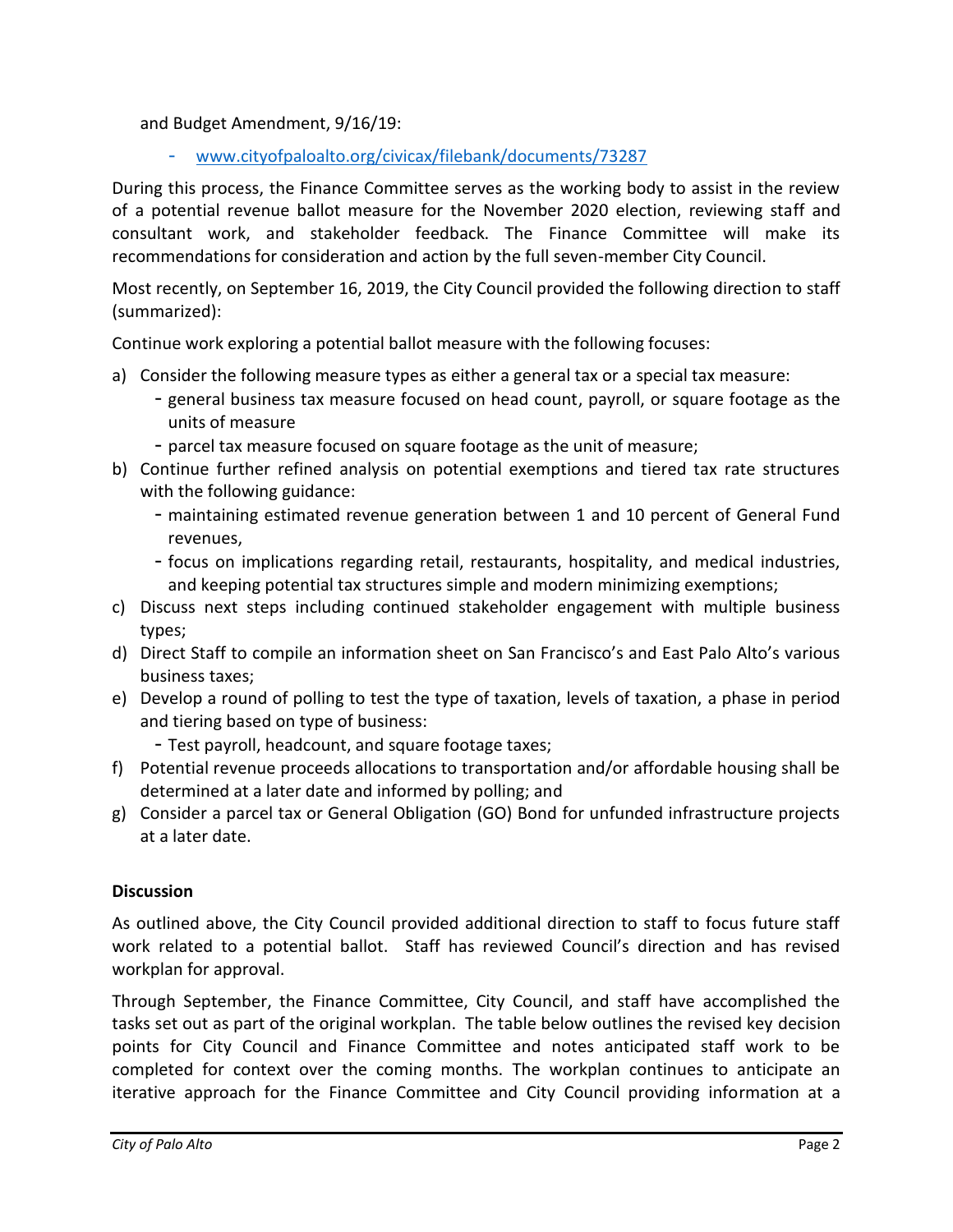steady pace and allows for continued review and refining of proposals. This plan reflects and ideal timeline which has many risks that may delay it further, details are outlined in more detail below.

| <b>Schedule</b>             | <b>Task</b>                                                                                                                                                                                                                                                                                              |
|-----------------------------|----------------------------------------------------------------------------------------------------------------------------------------------------------------------------------------------------------------------------------------------------------------------------------------------------------|
| October<br>2019             | Finance Committee provides direction on further work and next steps (items c,<br>e, f                                                                                                                                                                                                                    |
|                             | Informed by the revised direction received by the full City Council on<br>September 16, 2019                                                                                                                                                                                                             |
|                             | Complete an initial poll and onboard necessary resource for outreach.                                                                                                                                                                                                                                    |
|                             | Staff work                                                                                                                                                                                                                                                                                               |
|                             | Obtain additional, complete, and more detailed data to incorporate<br>into modeling potential measures per City Council direction.                                                                                                                                                                       |
|                             | Develop information sheet on San Francisco and East Palo Alto taxes<br>assessed on businesses.                                                                                                                                                                                                           |
|                             | Engage with polling and outreach consultants to develop and<br>implement polling and outreach strategy.                                                                                                                                                                                                  |
| November<br>2019            | Finance Committee discuss and provide guidance to the City Council on<br>potential revenue generating ballot measure(s) to pursue (items a, b, d)                                                                                                                                                        |
|                             | Review more refined analysis on narrowed options including scenarios<br>for rates, exemptions, and tiers                                                                                                                                                                                                 |
|                             | Staff work                                                                                                                                                                                                                                                                                               |
|                             | Continue stakeholder outreach and polling.                                                                                                                                                                                                                                                               |
| December<br>2019            | City Council: discuss findings from initial polling and stakeholder outreach and<br>confirmation on potential ballot measure to pursue (items $a - f$ )                                                                                                                                                  |
| January<br>2020-May<br>2020 | Staff work                                                                                                                                                                                                                                                                                               |
|                             | Continue stakeholder outreach and an additional round of polling as<br>directed,                                                                                                                                                                                                                         |
|                             | Draft required legal and administrative documents.                                                                                                                                                                                                                                                       |
|                             | City Council and Finance Committee will be provided updates as necessary for<br>status check-ins, feedback, and policy decisions.                                                                                                                                                                        |
| <b>June 2020</b>            | City Council approves November 2020 ballot measure and specific measure<br>language - Should the City Council choose to pursue a ballot measure(s), final<br>approval including the ballot measure language needs to be submitted to the<br>Santa Clara County Registrar of Voters in early August 2020. |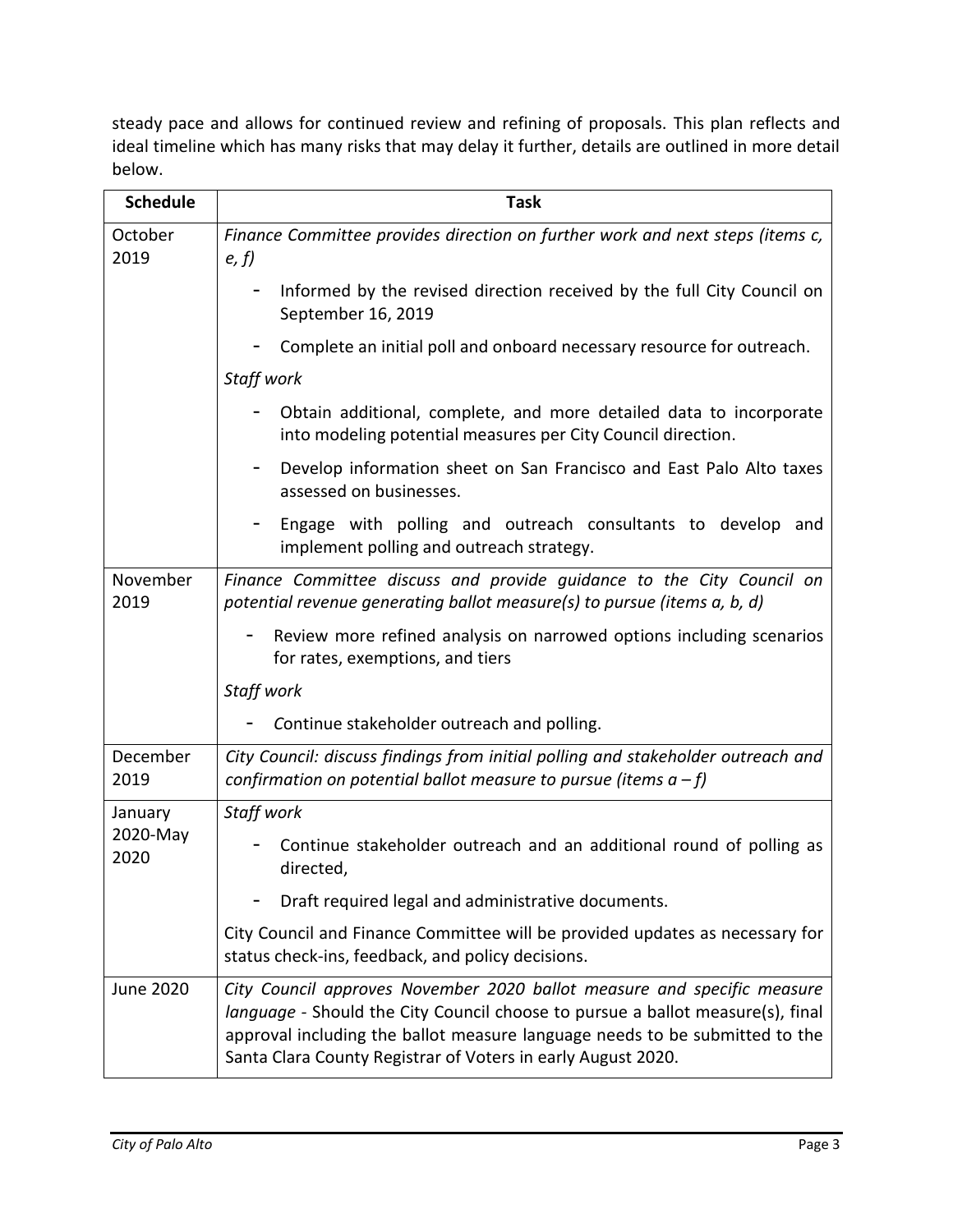Both polling and stakeholder outreach are informally outlined in the monthly timeline above. The frequency and appropriate stakeholders are highly dependent on the types of proposals pursued. In order to meet these timelines, it is expected that reliance on staff and consultant expertise on strategies be used. Specifically, polling was completed in 2016 and 2018. In 2016, the polling was focused on a transportation tax measure and the questions and results can be found here: [www.cityofpaloalto.org/civicax/filebank/documents/53000.](http://www.cityofpaloalto.org/civicax/filebank/documents/53000) In 2018, an initial round of polling, similar to what is proposed in the timeline above was completed first, and it informed a more detailed second round of polling that was completed at a later date. The questions and results of the 2018 initial polling can be found here: [www.cityofpaloalto.org/civicax/filebank/documents/53000.](http://www.cityofpaloalto.org/civicax/filebank/documents/53000)

A multi stepped and informal stakeholder engagement process for a business tax measure would be recommended as both outreach about instituting a business tax would be necessary for education and awareness but also for consultation regarding the design and structure. Candid direct feedback through an iterative process will assist in the development of a viable measure that is administratively feasible.

### *Potential Risks to Proposed Workplan*

This workplan assumes staff, consultant, and critical data availability immediately. As discussed previously, staff is working to obtain more detailed and authoritative data sources to further refine scenario modeling and although in process, essential data is still being gathered. Incorporating polling and outreach efforts assume expeditious procurement processes as well as immediate availability of consultant assistance. Throughout the overall process, restarting the data gathering or seeking other/additional data sources to compare, or remodeling or refining models that have already been completed will potentially further delay the workplan outlined and ultimately the June 2020 target to approve the ballot measure and specific measure language for the November 2020 ballot.

### **Resource Impact**

Staff recommends continuing working with consultants for analysis of potential tax structure scenario modeling as well as consultant(s) for polling and outreach. In September the Council approved funding of \$75,000 for the analysis work that has been completed to date as well as that work that was recently requested. Staff expects consulting services of an additional \$175,000 for polling and outreach services. No funding for this additional consultant assistance is currently budgeted, therefore, it is anticipated that staff will bring forward both funding requests and the contracts for approval including requests for exemptions from solicitation in order to meet the above timeline.

The City has most recently completed work associated with revenue ballot measures in 2018 for Measure E (increase in Transient Occupancy Tax rate) as well as 2016 for a potential business tax measure. Staff will work to leverage this prior work to the extent possible including consultant knowhow to ease the onboard and accomplish the proposed timing.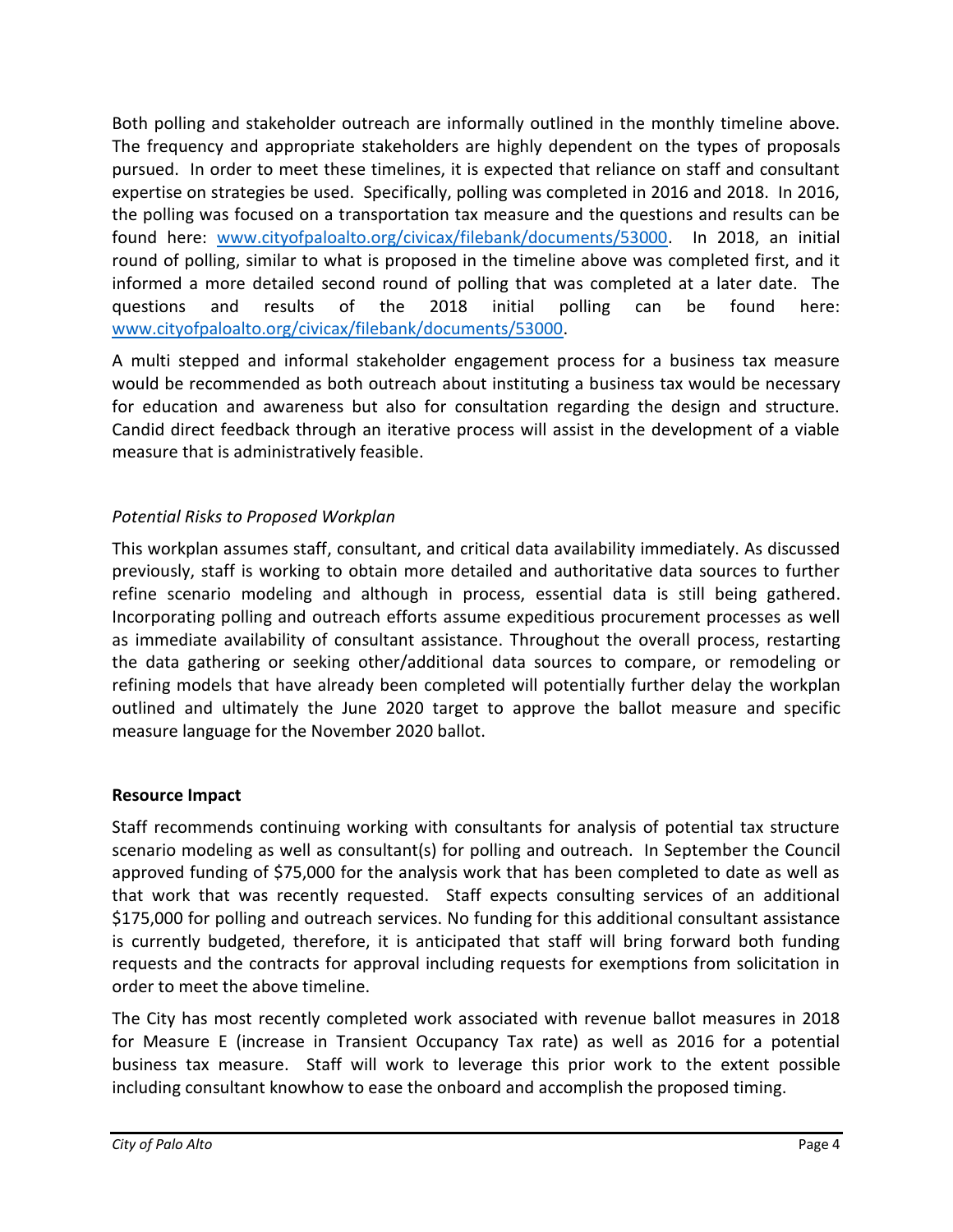#### **Policy Implications**

This recommendation aligns with existing City policy and City Council direction as part of the 2019 Fiscal Sustainability Workplan.

#### **Environmental Review**

This report is not a project for the purposes of the California Environmental Quality Act (CEQA). Environmental review is not required.

#### **Attachments:**

- Attachment A: 09-16-2019 City Council DRAFT Action Minutes
- Attachment B: Abbreviated Election Calendar November 2020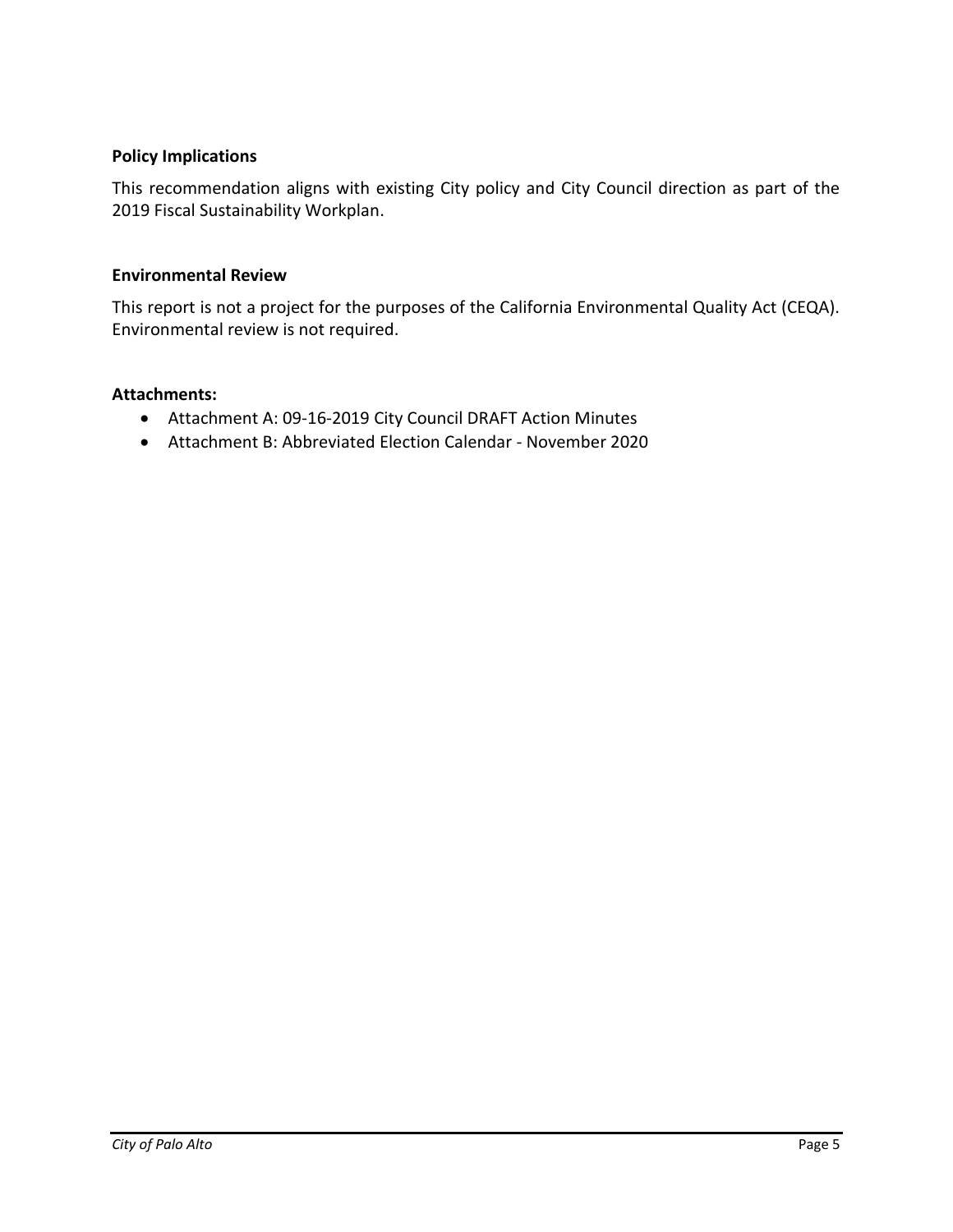

Special Meeting September 16, 2019

The City Council of the City of Palo Alto met on this date in the Council Chambers at 5:05 P.M.

Present: Cormack, DuBois, Filseth, Fine; Kniss arrived at 5:13 P.M., Kou; Tanaka participating remotely arrived at 5:13 P.M.

Absent:

**Study Session** 

1. Study Session With the City's Federal Lobbyist Related to Federal Legislation.

#### **NO ACTION TAKEN**

Closed Session

2. CONFERENCE WITH CITY ATTORNEY-EXISTING LITIGATION Santa Clara County Superior Court Case No. 18CV328469 (One Case, as Defendant)–Jay Greer v. City of Palo Alto Authority: Government Code Section 54956.9(d)(1).

**MOTION:** Council Member Cormack moved, seconded by Vice Mayor Fine to go into Closed Session.

#### **MOTION PASSED:** 7-0

Council went into Closed Session at 5:59 P.M.

Council returned from Closed Session at 6:25 P.M.

Mayor Filseth announced no reportable action.

Consent Calendar

Council Member Kou registered no votes on Agenda Item Numbers 4 and 6.

**MOTION:** Council Member Cormack moved, seconded by Mayor Filseth to approve Agenda Item Numbers 3-6.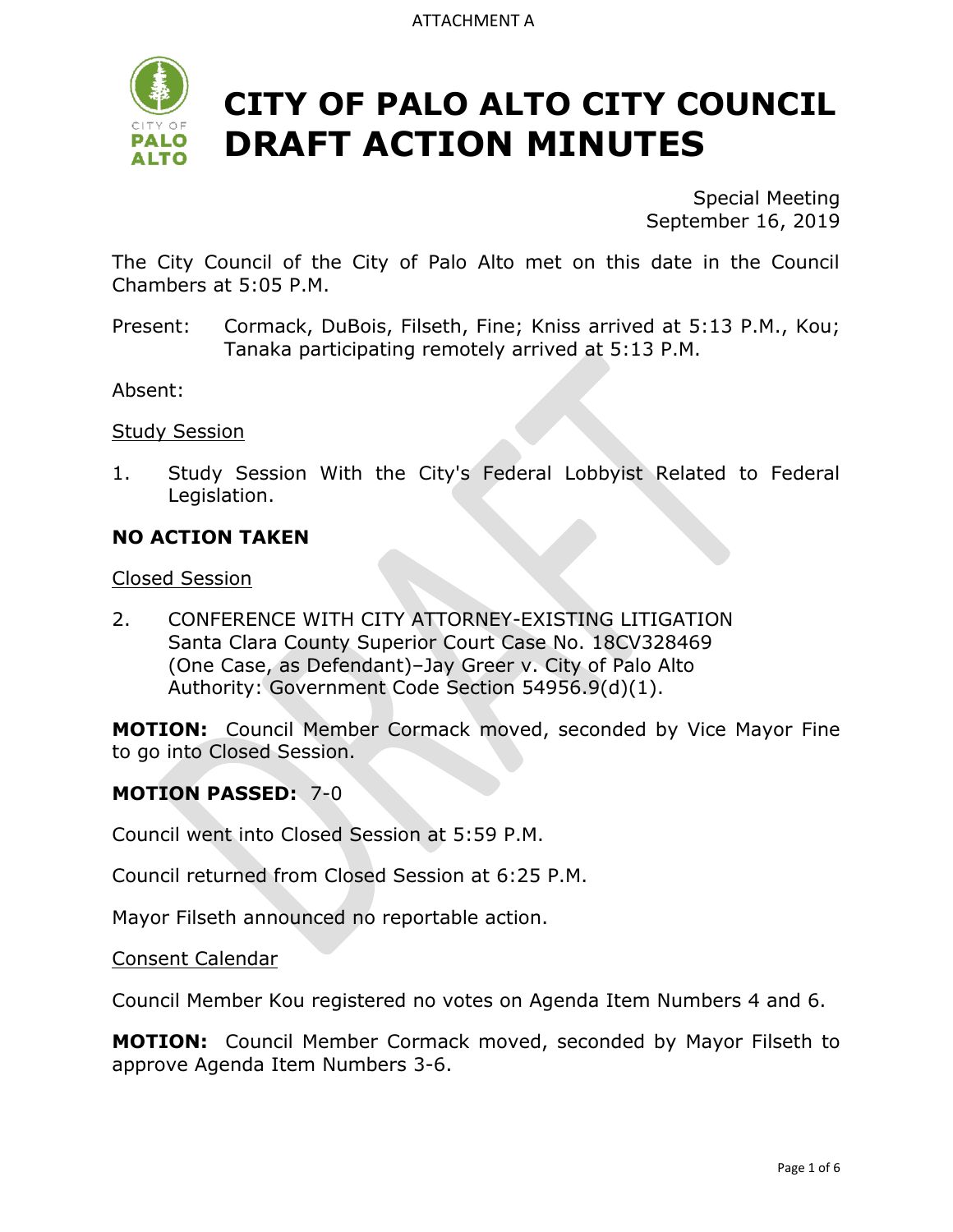- 3. Approval of Contract Number C20174826 With Monterey Mechanical Co. in an Amount Not-to-Exceed \$450,000 to Provide On-call Emergency and Critical Construction Services at the Regional Water Quality Control Plant, Wastewater Treatment Fund Capital Improvement Program Project WQ-19002.
- 4. Approval of a Funding Agreement With the Santa Clara Valley Transportation Authority (VTA) for 2016 Measure B Local Streets and Roads Program Funding.
- 5. Approval of Contract Number S19175846 With WRA, Inc. in an Amount Not-to-Exceed \$93,237 to Conduct a Matadero Creek Study for the North Ventura Coordinated Area Plan (NVCAP).
- 6. Vote to Endorse the Slate of Candidates for the Peninsula Division's Executive Committee for 2018-19 and Direct the City Clerk to Forward to Seth Miller, the Regional Public Affairs Manager for the Peninsula Division, League of California Cities the Completed Ballot for the City of Palo Alto.

## **MOTION PASSED FOR AGENDA ITEM NUMBER 3, 5:** 7-0

### **MOTION PASSED FOR AGENDA ITEM NUMBER 4:** 6-1 Kou no

# **MOTION PASSED FOR AGENDA ITEM NUMBER 6:** 6-1 Kou no

**MOTION**: Council Member Kniss moved, seconded by Council Member Cormack to move Agenda Item Number 10 forward to be heard at this time.

### **MOTION PASSED:** 7-0

10. Designation of Voting Delegate and Alternate for the League of California Cities Annual 2019 Conference, to be Held October 16-18, 2019 in Long Beach, CA.

**MOTION:** Council Member Kniss moved, seconded by Vice Mayor Fine to appoint Lydia Kou as a Voting Delegate and Council Member Kniss as an alternate for the League of California Cities Annual 2019 Conference.

### **MOTION PASSED:** 7-0

#### Action Items

7. Staff and Utilities Advisory Commission Recommends That the City Council Adopt a Resolution 9858 Entitled, "Resolution of the Council of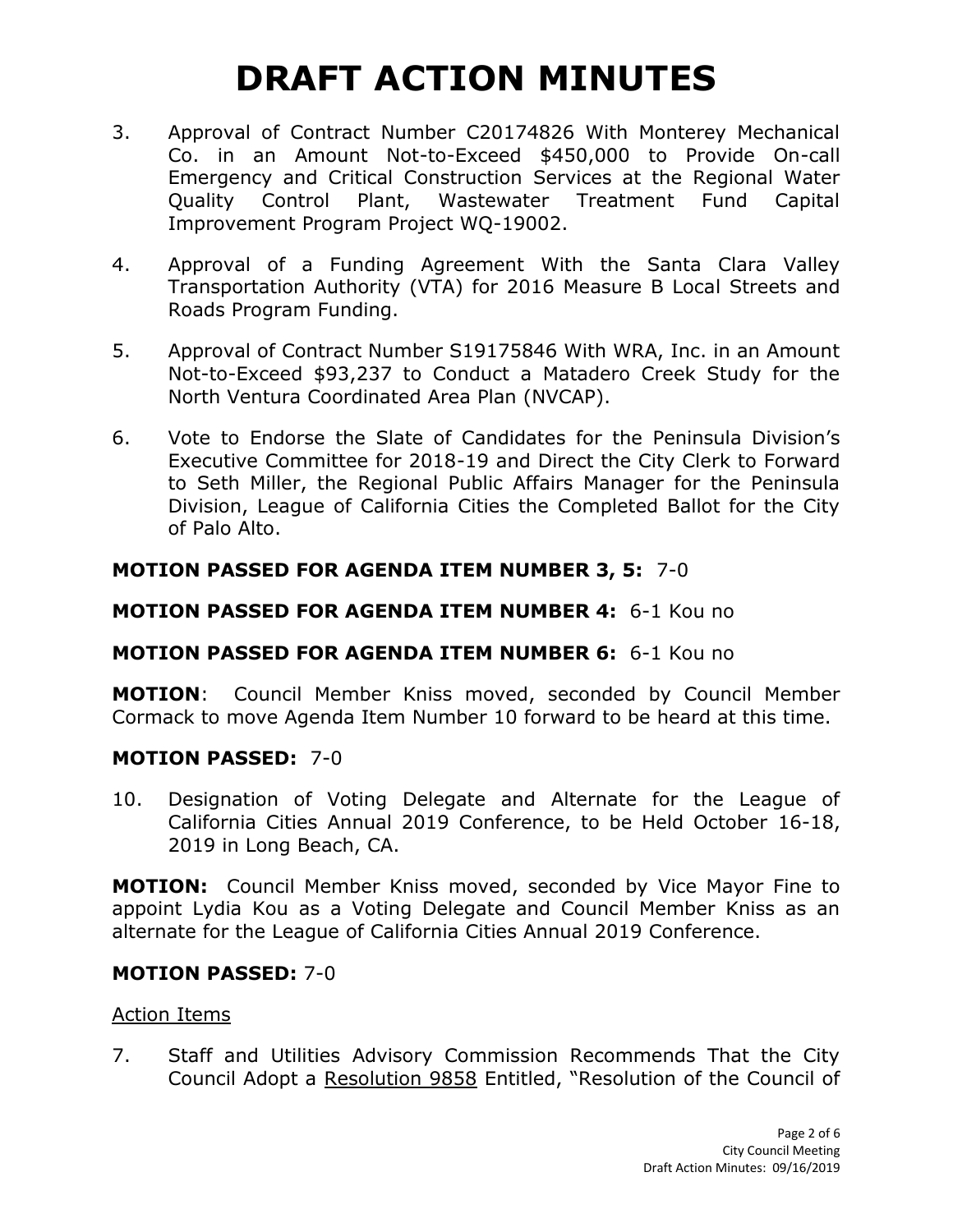the City of Palo Alto Amending Rule and Regulation 20 to Allow Neighborhood Self-funding of Certain Subsurface Equipment."

**MOTION:** Vice Mayor Fine moved, seconded by Mayor Filseth to adopt a Resolution amending Utility Rule and Regulation 20 to allow Neighborhoods to Self-Fund Certain Subsurface Projects.

**INCORPORATED INTO THE MOTION WITH THE CONSENT OF THE MAKER AND SECONDER** to direct Staff to return to Council with an overview of the City's underground utilities policy related to cables and transformers.

**INCORPORATED INTO THE MOTION WITH THE CONSENT OF THE MAKER AND SECONDER** to direct Staff to include in the Rules and Regulations efforts to camouflage cables and transformers.

**SUBSTITUTE MOTION:** Council Member Kou moved, seconded by Council Member XX to postpone adoption of the Resolution and direct Staff to return to Council after communicating the new policy to residents.

# **SUBSTITUTE MOTION FAILED DUE TO THE LACK OF A SECOND**

**MOTION AS AMENDED:** Vice Mayor Fine moved, seconded by Mayor Filseth to:

- A. Adopt a Resolution amending Utility Rule and Regulation 20 to allow Neighborhoods to Self-Fund Certain Subsurface Projects;
- B. Direct Staff to return to Council with an overview of the City's underground utilities policy related to cables and transformers; and
- C. Direct Staff to include in the Rules and Regulations efforts to camouflage cables and transformers.

# **MOTION AS AMENDED PASSED:** 6-1 Kou no

Council took a break at 8:51 P.M. and returned at 9:05 P.M.

8. Evaluation and Discussion of Potential Revenue Generating Ballot Measures and Confirmation of Finance Committee Recommended Parameters for Tax Structure and Further Analysis; and Approval of a Budget Amendment in the General Fund.

**MOTION:** Mayor Filseth moved, seconded by Council Member Kniss to continue Agenda Item Number 9, "Caltrain Business Plan - Direction to Staff Regarding…" to September 23, 2019.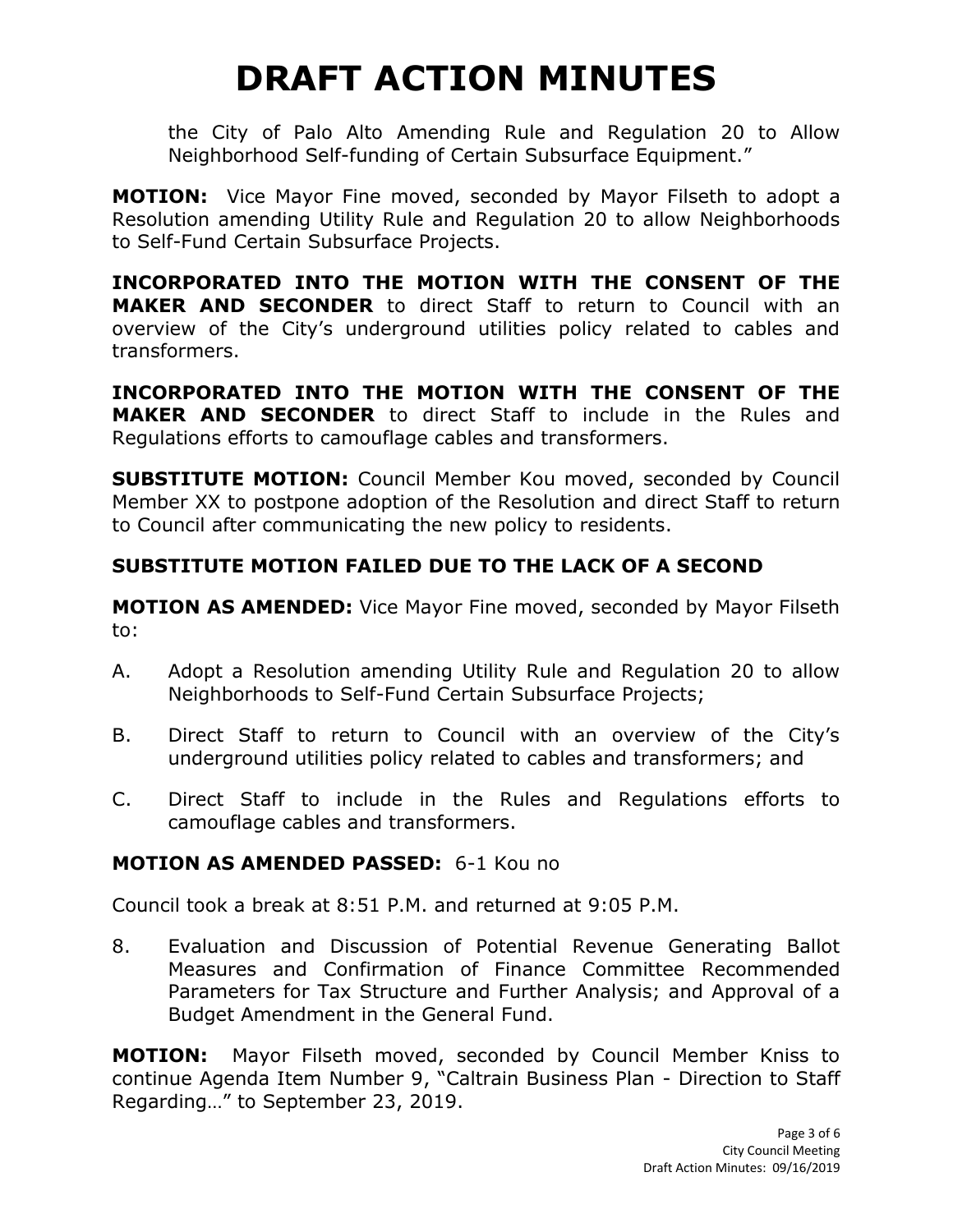#### **MOTION PASSED:** 7-0

**MOTION:** Council Member DuBois moved, seconded by Council Member Kou to:

- A. Direct Staff to continue work regarding a potential revenue generating ballot measure with the following parameters:
	- a. Consider a general business tax measure focused on head count or square footage as the units of measure;
	- b. Consider a parcel tax measure focused on square footage as the unit of measure;
	- c. Potential revenue proceeds allocations to transportation and/or affordable housing shall be determined at a later date and informed by polling;
	- d. Continue further refined analysis on potential exemptions and tiered tax rate structures with the following guidance: maintaining estimated revenue generation between 1 and 6 percent of General Fund revenues, focus on implications regarding retail, restaurants, hospitality, and medical industries, and keeping potential tax structures simple and modern minimizing exemptions;
	- e. Continue to review any potential ballot measures as either a general tax (with nonbinding advisory language on intended use of funds) or a special tax measure;
	- f. Consider a parcel tax or General Obligation (GO) Bond for unfunded infrastructure projects at a later date;
	- g. Discuss next steps including continued stakeholder engagement and potential polling;
	- h. Do additional analysis and research, benchmarking against San Francisco and East Palo Alto using an average tax revenue per working metric; and
	- i. Develop a round of polling to test the type of taxation, levels of taxation, a phase in period and tiering based on type of business;
		- a) Test payroll, headcount, and square footage taxes; and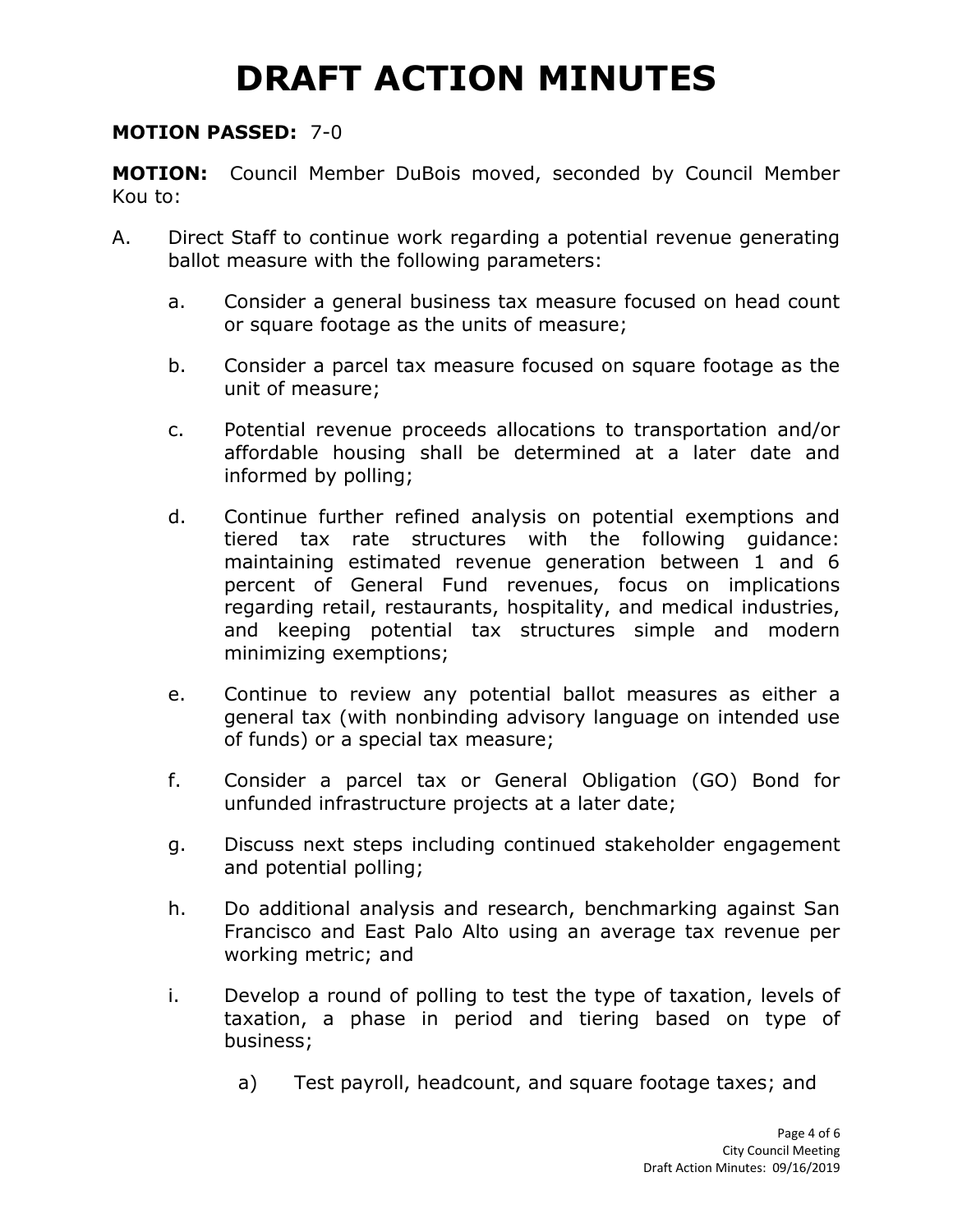- b) Remove range of 1 6 % and test a broader range up to 50% of SF average tax per employee
- B. Amend the Fiscal Year 2020 Budget Appropriation Ordinance for the General Fund by:
	- a. Increasing the Administrative Services Department appropriation for contractual services in the amount of \$75,000; and
	- b. Decreasing the Budget Stabilization Reserve in the amount of \$75,000.

**INCORPORATED INTO THE MOTION WITH THE CONSENT OF THE MAKER AND SECONDER** to amend Part A. h. to state "…including benchmarking against San Francisco and East Palo Alto's average tax revenue per worker metric…"

**INCORPORATED INTO THE MOTION WITH THE CONSENT OF THE MAKER AND SECONDER** to amend Part A. q. to state "Discuss next steps including continued stakeholder engagement with multiple business types."

**INCORPORATED INTO THE MOTION WITH THE CONSENT OF THE MAKER AND SECONDER** to remove Part A. i. b).

**INCORPORATED INTO THE MOTION WITH THE CONSENT OF THE MAKER AND SECONDER** to amend Part A. d. to state "…estimated revenue generation between 1 and 10 percent…"

**INCORPORATED INTO THE MOTION WITH THE CONSENT OF THE MAKER AND SECONDER** to amend Part A. h. to state "Direct Staff to get an information sheet on San Francisco and East Palo Alto's various business taxes."

**MOTION AS AMENDED RESTATED:** Council Member DuBois moved, seconded by Council Member Kou to:

- A. Direct Staff to continue work regarding a potential revenue generating ballot measure with the following parameters:
	- a. Consider a general business tax measure focused on head count or square footage as the units of measure;
	- b. Consider a parcel tax measure focused on square footage as the unit of measure;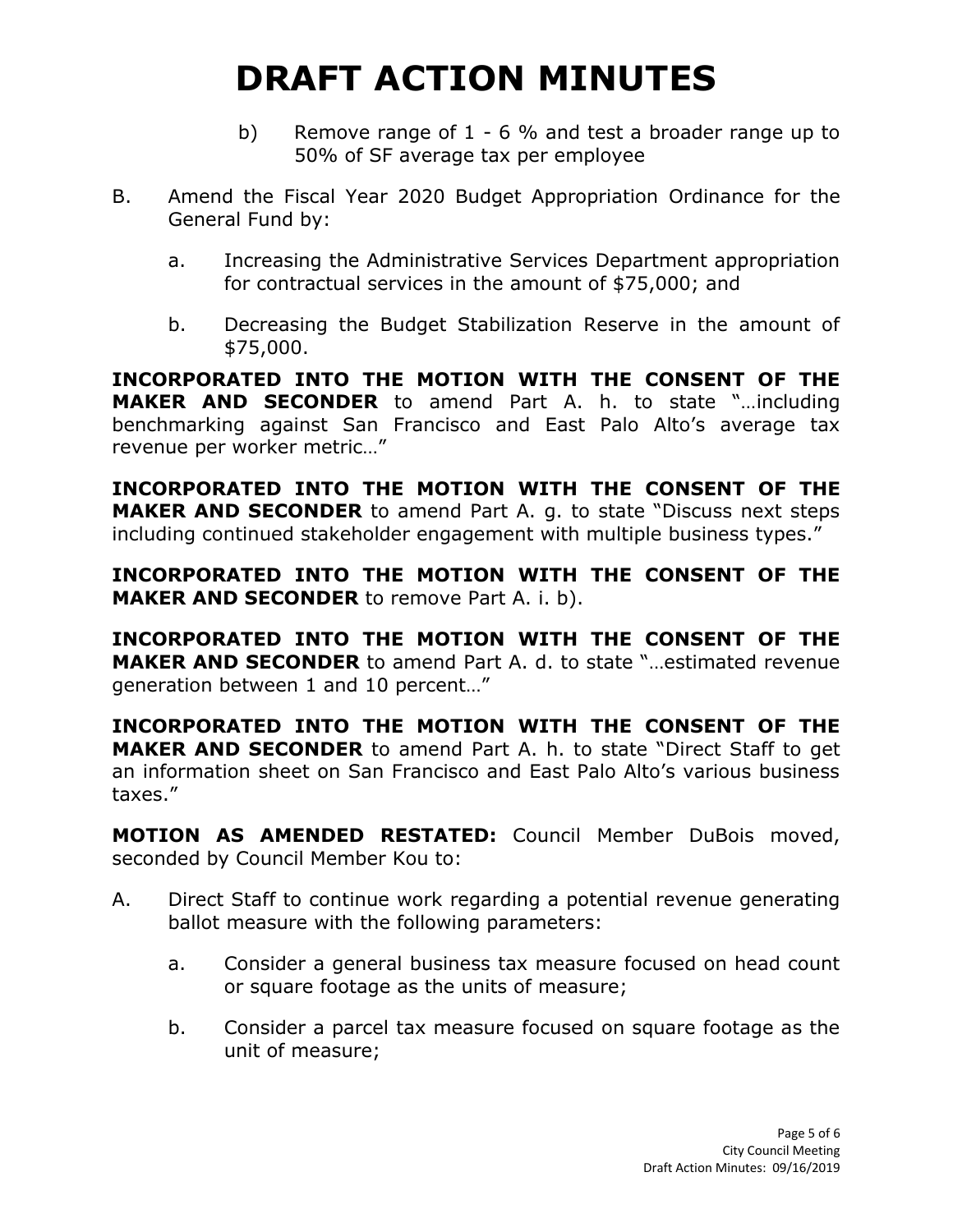- c. Potential revenue proceeds allocations to transportation and/or affordable housing shall be determined at a later date and informed by polling;
- d. Continue further refined analysis on potential exemptions and tiered tax rate structures with the following guidance: maintaining estimated revenue generation between 1 and 10 percent of General Fund revenues, focus on implications regarding retail, restaurants, hospitality, and medical industries, and keeping potential tax structures simple and modern minimizing exemptions;
- e. Continue to review any potential ballot measures as either a general tax (with nonbinding advisory language on intended use of funds) or a special tax measure;
- f. Consider a parcel tax or General Obligation (GO) Bond for unfunded infrastructure projects at a later date;
- g. Discuss next steps including continued stakeholder engagement with multiple business types;
- h. Direct Staff to get an information sheet on San Francisco and East Palo Alto's various business taxes; and
- i. Develop a round of polling to test the type of taxation, levels of taxation, a phase in period and tiering based on type of business;
	- a) Test payroll, headcount, and square footage taxes
- B. Amend the Fiscal Year 2020 Budget Appropriation Ordinance for the General Fund by:
	- a. Increasing the Administrative Services Department appropriation for contractual services in the amount of \$75,000; and
	- b. Decreasing the Budget Stabilization Reserve in the amount of \$75,000.

### **MOTION AS AMENDED PASSED:** 6-1 Tanaka no

9. Caltrain Business Plan - Direction to Staff Regarding Comments on the Draft Long Range Service Vision.

Adjournment: The meeting was adjourned at 11:49 P.M.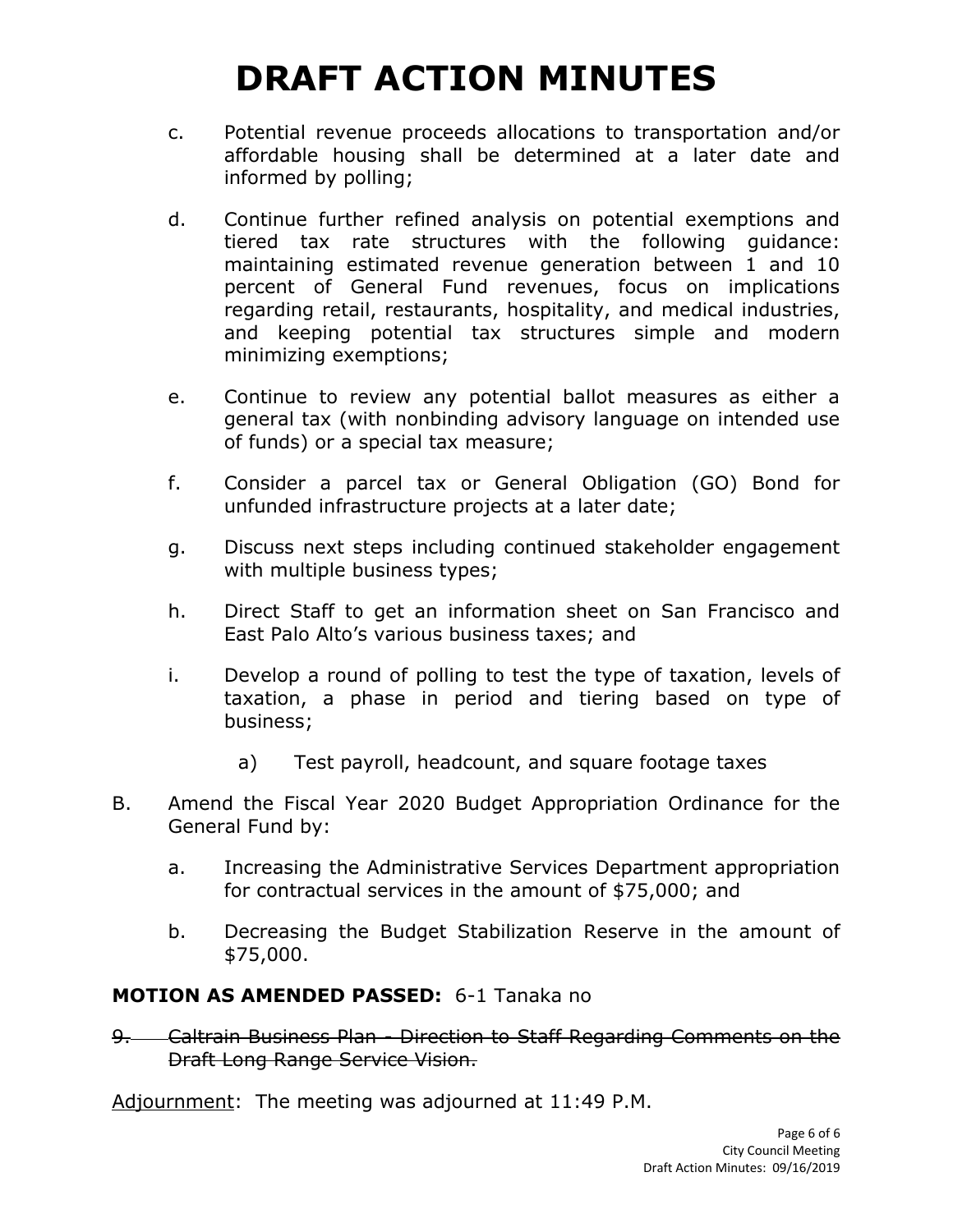#### ATTACHMENT B

# *Abbreviated Presidential General Election Calendar*  **November 3, 2020 Santa Clara County**

| <b>DATES</b>            | <b>ACTIVITIES / DOCUMENTS</b>                                                                                                                                                             |
|-------------------------|-------------------------------------------------------------------------------------------------------------------------------------------------------------------------------------------|
| <b>July 1, 2020</b>     | DUE DATE FOR RESOLUTIONS FOR GOVERNING BOARD ELECTIONS                                                                                                                                    |
| $(E - 125)$             | Deadline for jurisdictions to submit resolutions for a governing board election.                                                                                                          |
| <b>July 13, 2020</b>    | <b>NOMINATION PERIOD OPENS</b>                                                                                                                                                            |
| $(E - 113)$             | First day candidates may pick up nomination documents either at the district office<br>or at the Office of the Registrar of Voters.                                                       |
| August 5, 2020 -        | <b>CONTRIBUTION/INDEPENDENT EXPENDITURES</b>                                                                                                                                              |
| <b>November 3, 2020</b> | Sums of \$1000 or more to/from a single source must be reported within 24 hours.<br>The Independent Expenditure report is required only for committees (not candidate                     |
| $(E - 90$ to E)         | controlled) that make independent expenditures totaling \$1,000 or more to support<br>or oppose a single candidate or a single ballot measure.                                            |
| <b>August 7, 2020</b>   | <b>NOMINATION PERIOD CLOSES*</b>                                                                                                                                                          |
| $(E - 88)$              | Deadline to file (in the Office of the Registrar of Voters only) all required<br>nomination documents.                                                                                    |
|                         | DUE DATE FOR MEASURE RESOLUTIONS AND TAX RATE STATEMENTS*                                                                                                                                 |
|                         | Last day for jurisdictions to file a resolution calling for a measure election, and if<br>applicable, tax rate statements.                                                                |
| August 8, 2020 -        | <b>EXTENSION PERIOD*</b>                                                                                                                                                                  |
| <b>August 12, 2020</b>  | If an incumbent fails to file a Declaration of Candidacy by August 7, 2020 for his or<br>her office, there will be a five calendar-day extension during which any candidate,              |
| $(E - 87$ to $E - 83)$  | other than the incumbent, may file or withdraw from said office.                                                                                                                          |
| <b>August 11, 2020</b>  | <b>DUE DATE FOR ARGUMENTS*</b>                                                                                                                                                            |
| $(E - 84)$              | Deadline set by the Registrar of Voters for submitting arguments in favor of and<br>against a measure.                                                                                    |
| <b>August 13, 2020</b>  | RANDOMIZED ALPHABET DRAWING                                                                                                                                                               |
| $(E - 82)$              | This day the Secretary of State and the local elections official will conduct a<br>drawing of letters of the alphabet to determine the order in which candidates<br>appear on the ballot. |
| <b>August 18, 2020</b>  | <u>DUE DATE FOR REBUTTALS AND IMPARTIAL ANALYSES*</u>                                                                                                                                     |
| $(E - 77)$              | Deadline set by the Registrar of Voters for submitting rebuttals to arguments in<br>favor of and against and the impartial analysis.                                                      |